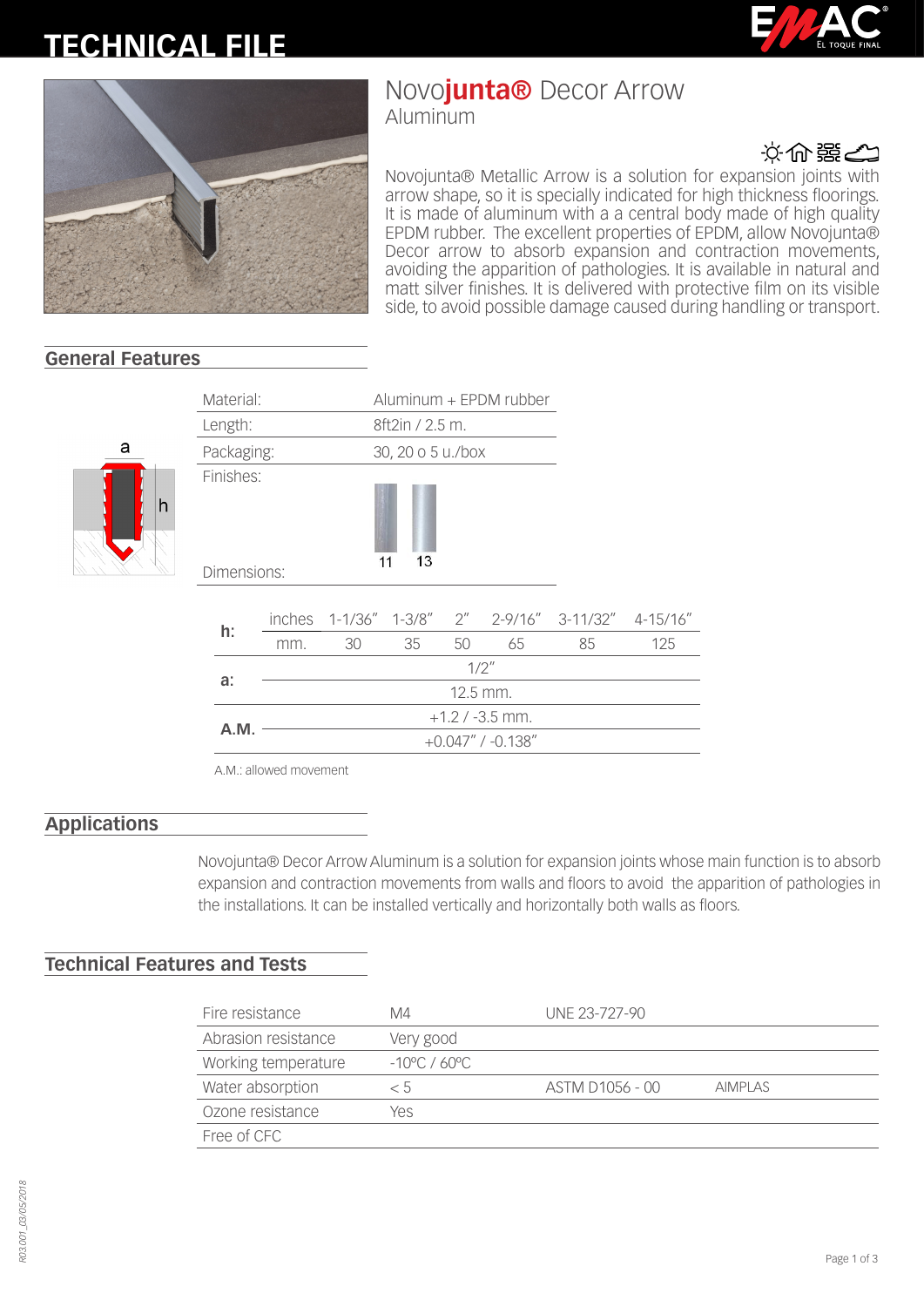### **TECHNICAL FILE**

Novo**junta® Decor Arrow**



#### **Materials**



Aluminum **Novojunta® Decor Arrow aluminum** is a profile made by extrusion of aluminum. It has been anodized, improving mainly by this proccess its corrosion and mechanical resistance and its appearance. The anodized applied, has the quality seal "Qualanod" which guarantees the quality of the process and the resulting profiles. This seal regulates several tests: appearance and color, thickness measurements, sealing and impregnation control, abrasion resistance, lightfastness, acetic saline chamber and nitric acid immersion.

> Aluminum is a material with excellent chemical, physical and mechanical properties. It is lightweight, tough, ductile, malleable and highly durable.

EPDM The central body of Novojunta® Decor Arrow Aluminum is made of high quality EPDM rubber. EPDM is an elastomer polymer with excellent mechanical properties. It has good resistance to abrasion, wear and impact, is a good insulator, and resists weathering, common chemicals and has a wide working temperature range.

> Its excellent compression set is the most important to absorb the deformations and geometric variations of constructive elements.

#### **Tips of installation**

Emac®, in his awareness for the correct execution of the ceramic systems, took part in the committee for the elaboration of the UNE 138002: 2017 standard "General rules for the execution of ceramic tile systems by adhesion". In that UNE standard the recommendations of installation for expansion joints were defined as follow:

| <b>Installation</b>        | <b>Separation distance / Area</b>                                                            | Joint width<br>(mm)    |  |  |  |  |  |  |
|----------------------------|----------------------------------------------------------------------------------------------|------------------------|--|--|--|--|--|--|
| Linear expansion joints    |                                                                                              |                        |  |  |  |  |  |  |
| Outdoor walls              | Fach $3 - 4$ ml max.<br>Regular areas max. 16 m <sup>2</sup>                                 | $>= 8$ mm              |  |  |  |  |  |  |
| Outdoor floors             | Each 2,5 - 5 ml max.<br>Regular areas max. 16 m <sup>2</sup>                                 |                        |  |  |  |  |  |  |
| Indoor floors              | Respect open contraction joints<br>Each 8 ml maximum<br>Regular areas max. 40 m <sup>2</sup> | $>= 5$ mm              |  |  |  |  |  |  |
| Singular points            | Door treshold<br>Floor changes                                                               | $>= 8$ mm              |  |  |  |  |  |  |
| Perimeter expansion joints |                                                                                              |                        |  |  |  |  |  |  |
| Indoor walls               | Perimeter joints<br>Wall / Ceiling<br>Wall / Wall                                            | $>= 5$ mm<br>$>= 8$ mm |  |  |  |  |  |  |
| Outdoor walls              | Indoor / outdoor edges                                                                       |                        |  |  |  |  |  |  |
| Indoor floors              | Perimeter joints and encounters with elements                                                | $>=8$ mm               |  |  |  |  |  |  |
| Outdoor floors             | Perimeter joints and encounters with elements                                                |                        |  |  |  |  |  |  |
| Singular points            | Encounter joints with joinery                                                                |                        |  |  |  |  |  |  |

These recommendations are the minimum dimensions to take into account. The particularities of each project could make necessary to place the joints at less distance. The expansion joints should be planned since the project phase. The correct design and dimensionement of the expansion joints, together with an adequate choice of materials and a correct installation execution, will help to prevent from the apparition of pathologies.